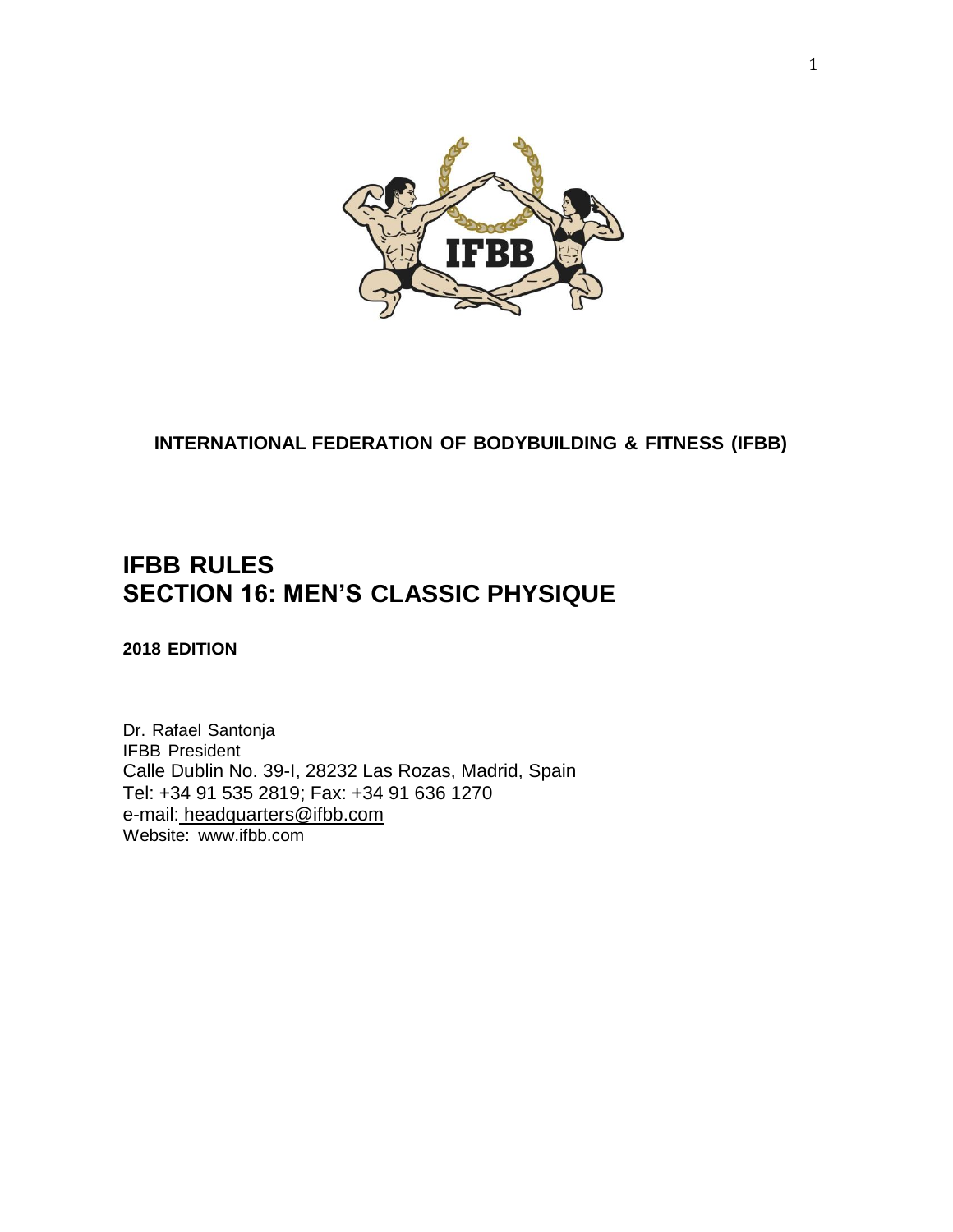# **SECTION 16: MEN'S BCLASSIC PHYSIQUE**

.

| Article 1: Introduction                                                         | 3               |
|---------------------------------------------------------------------------------|-----------------|
| Article 2: Responsibilities of Organizers to Athletes and Delegates             | 3               |
| Article 3: Categories                                                           | 3               |
| Article 4: Rounds                                                               | 5               |
| Article 5: Prejudging: Elimination Round                                        | 5               |
| Article 6: Prejudging: Posing Attire for All Rounds                             | 6               |
| Article 7: Prejudging: Assessing and Scoring of the Elimination Round           | 6               |
| Article 8: Prejudging: Presentation of Round 1 (Comparisons in Mandatory Poses) | $\overline{7}$  |
| Article 9: Prejudging: Scoring of Round 1                                       | 8               |
| Article 10: Assessing of the Elimination Round, Round 1 and Round 2             |                 |
| (Comparisons in Quarter Turns and Mandatory Poses)                              | 8               |
| Article 11: Finals                                                              | 9               |
| Article 12: Finals: Presentation of Round 2 (Quarter Turns, Mandatory Poses and |                 |
| Posedown)                                                                       | 9               |
| Article 13: Finals: Scoring of Round 2                                          | 10              |
| Article 14: Finals: Assessing of Round 2                                        | 10 <sup>1</sup> |
| Article 15: Finals: Presentation of Round 3 (Posing Routines)                   | 10              |
| Article 16: Finals: Scoring of Round 3                                          | 11              |
| Article 17: Finals: Assessing of Round 3                                        | 11              |
| Article 18: Finals: The Awarding Ceremony                                       | 11              |
| Article 19: Finals: Overall Category and Award                                  | 12              |
| Article 20: Finals: Teams Classification Results and Awards                     | 12              |
| Appendix 1: Detailed Description of the six Mandatory Poses                     | 13              |
| Appendix 2: Detailed Description of the four Quarter Turns                      | 14              |
| Appendix 3: Pictures of the six Mandatory Poses                                 | 15              |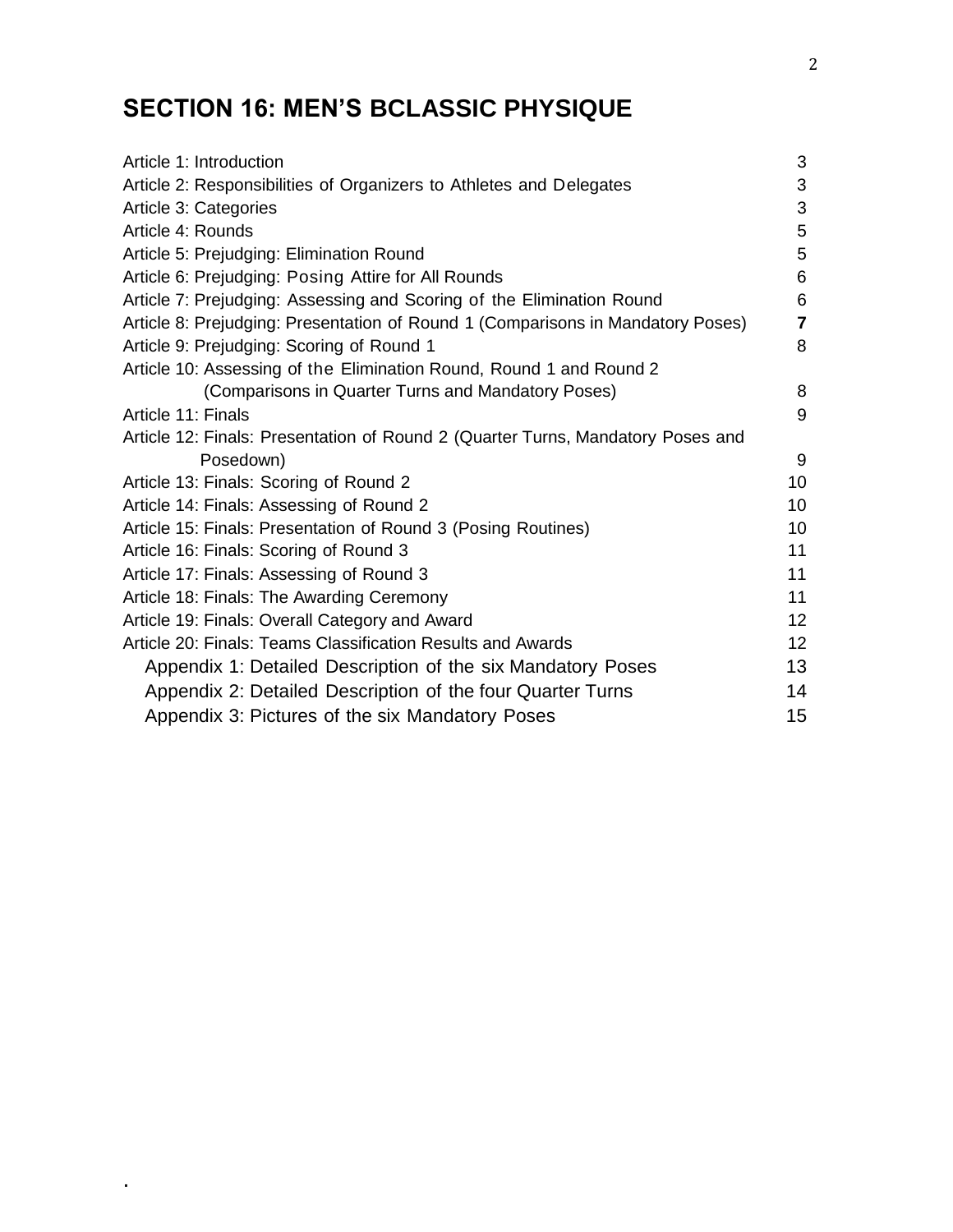## **Article 1 – Introduction**

Men's Classic Physique was officially recognized as a sport discipline in the modern version by the 2018 IFBB International Congress in Benidorm, Spain.

## 1.1 General:

The IFBB Rules for Men's Classic Physique consist of regulations, policies, directives and decisions intended to guide the IFBB and its Members in the administration of the sport of Men's Classic Physique.

## 1.2 Rules:

Certain administrative and technical rules that appear in Section 1: General Rules are the same for Men's Classic Physique and therefore, are not repeated in this section.

## **Article 2 – Responsibilities of Organizers to Athletes and Delegates**

2.1 Responsibilities

The Organizer of a World Championships will undertake to cover the cost of doubleoccupancy accommodations and meals (breakfast, lunch and dinner) for athletes and delegates as follows:

1. World Bodybuilding Championships and IFBB International Congress (included Men's Bodybuilding, Men's Classic Bodybuilding, Men's Games Classic Bodybuilding, Men's Physique, Muscular Men's Physique, Men's Classic Physique): For five days (four nights) according to the following scale:

a. Three or more competitors - Two delegates

b. One or two competitors - One delegate

*Note 1: A maximum allowable number of participating competitors per National Federation is unlimited.*

*Note 2: Delegates without athletes will have to pay for the Full Package Special Rate. Note 3: Upon agreement between the IFBB and the Organizer, one additional category may be opened for competition.*

*2.* World Juniors and Masters Bodybuilding and Fitness Championships: For four days (three nights) according to the following scale:

a. Three or more competitors - Two delegates

b. One or two competitors - One delegate

*Note 1: The maximum allowable number of competitors per National Federation is unlimited.*

*Note 2: Delegates without athletes will have to pay for the Full Package Special Rate. Note 3: Upon agreement between the IFBB and the Organizer, one additional category may be opened for competition.*

## **Article 3 – Categories**

3.1 Categories:

Men's Classic Physique competition at the World Championships is open in the following five categories:

- 1. Up to & incl. 168 cm Max Weight  $[kg] = (Height [cm] - 100) + 4 [kg]$
- 2. Up to & incl. 171 cm Max Weight  $[kg] = (Height [cm] - 100) + 6 [kg]$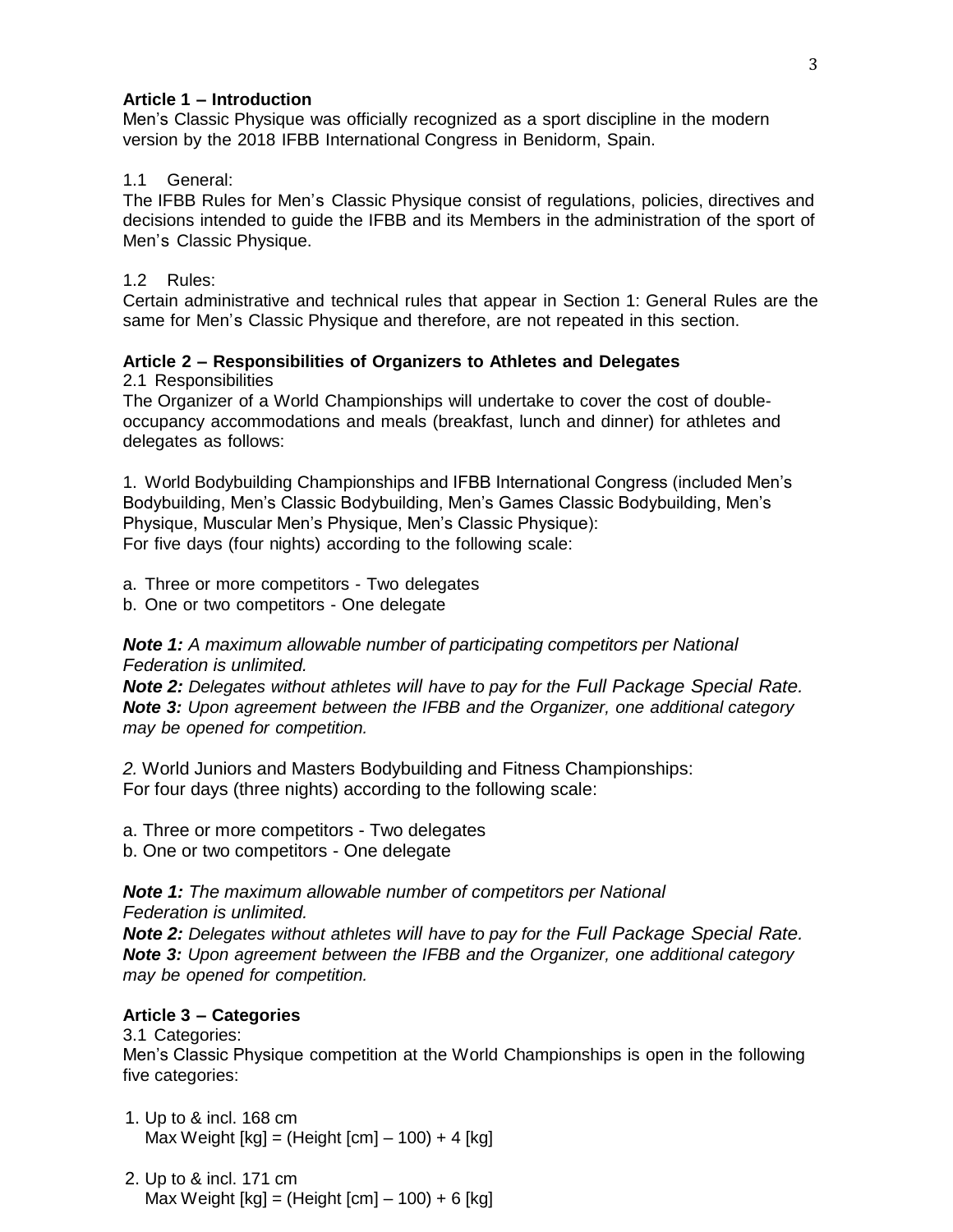- 3. Up to & incl. 175 cm Max Weight  $[kg] = (Height [cm] -100) + 8 [kg]$
- 4. Up to & incl. 180 cm Max Weight [kg] = (Height [cm] -100) + 11 [kg]
- 5. Over 180 cm:
	- a) over 180 cm up to & incl. 190 cm: Max Weight [kg] = (Height [cm] -100) + 13 [kg]
	- b) over 190 cm up to & incl. 198 cm: Max Weight [kg] = (Height [cm] – 100) + 15 [kg]
	- c) over 198 cm: Max Weight [kg] = (Height [cm] – 100) + 17 [kg]

*Note 1: Upon agreement between the IFBB and the Organizer, one additional category may be opened for competition.*

3.2 There is one open category in Junior Men's Classic Physique (age 16-23 years old), with the following bodyweight limitations:

Up to & incl. 168 cm Max Weight  $[kg] = (Height [cm] - 100) + 2 [kg]$ Up to & incl. 171 cm Max Weight  $[kg] = (Height [cm] - 100) + 3 [kg]$ Up to & incl. 175 cm Max Weight  $[kg] = (Height [cm] - 100) + 4 [kg]$ Up to & incl. 180 cm Max Weight [kg] = (Height [cm] – 100) + 6 [kg] Over 180 cm: a) over 180 cm up to & incl. 190 cm: Max Weight  $[kg] = (Height [cm] - 100) + 7 [kg]$ b) over 190 cm up to & incl. 198 cm: Max Weight  $[kg] = (Height [cm] - 100) + 8 [kg]$ c) over 198 cm: Max Weight  $[kg] = (Height [cm] - 100) + 9 [kg]$ 3.3 There are three categories in Master Men's Classic Physique competition, currently as follows: - 40 to 44 years of age inclusive: One open category - 45 to 49 years of age inclusive: One open category

- 50 years and over: One open category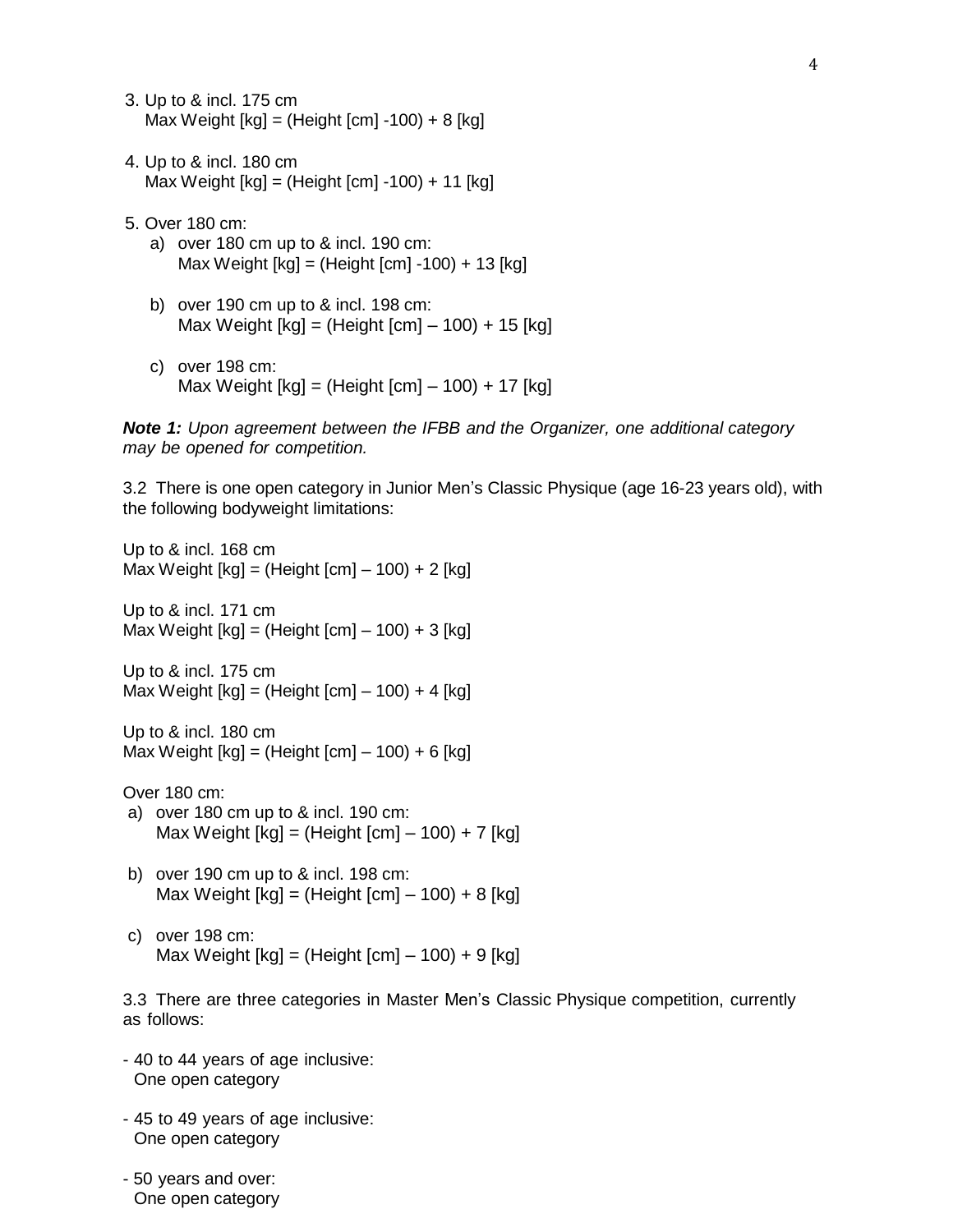Bodyweight limits for Master Men's Classic Physique competitors are the same like for senior Men's Classic Physique (Point 3.1)

3.4 A category can only be run if there are not less than 5 athletes. If less than 5 athletes, the category will be combined with the next taller class, wherever possible.

If less than 5 athletes in the tallest category, this category will be combined with the closest shorter class.

If still less than 5 athletes, more categories will be combined or, eventually, one open class will be run.

In case of categories with less than 5 competitors, no titles will be awarded and no points to the IFBB World Ranking will be counted.

#### **Article 4 – Rounds**

4.1 Rounds: Men's Classic Physique will consist of the following four rounds:

1. Prejudging: Elimination Round (Four Mandatory Poses)

2. Prejudging: Round 1 (Four Mandatory Poses and comparisons of Quarter Turns and six Mandatory Poses)

3. Finals: Round 2 (Quarter Turns and six Mandatory Poses and Posedown)

4. Finals: Round 3 (Free Posing Routines – 60 sec.

## **Article 5 – Prejudging: Elimination Round**

5.1 General:

A time-table for prejudging in each category should be published after the Official Athlete Registration. In order to give themselves time to warm up and change into their posing attire, competitors should be in the backstage warm-up area at least 45 minutes prior to the start time of the judging of their category. All competitors will be solely responsible for ensuring that they are present and prepared to compete when their category is called onstage failing which they may be eliminated from the competition.

5.2 Elimination Round Procedures:

An Elimination Round will be held when there are more than 15 competitors in a category. IFBB Chief Judge decides if the Elimination Round will be necessary. The Elimination Round will be carried out as follows:

1. The entire line-up is brought onstage, in numerical order and in a single line or two lines, if necessary.

2. The line-up is divided into two equal-size groups and is positioned onstage so that one group is to the left of the stage; the other group is to the right of the stage. The center portion of the stage is left open for comparison purposes.

3. In numerical order, and in groups of not more than eight competitors at a time, each group is directed to the center-stage area to perform the following four Mandatory Poses:

a. Front double biceps;

- b. Side chest;
- c. Back double biceps;
- d. Vacuum Pose followed by Abdominals and Thighs (one pose in two steps)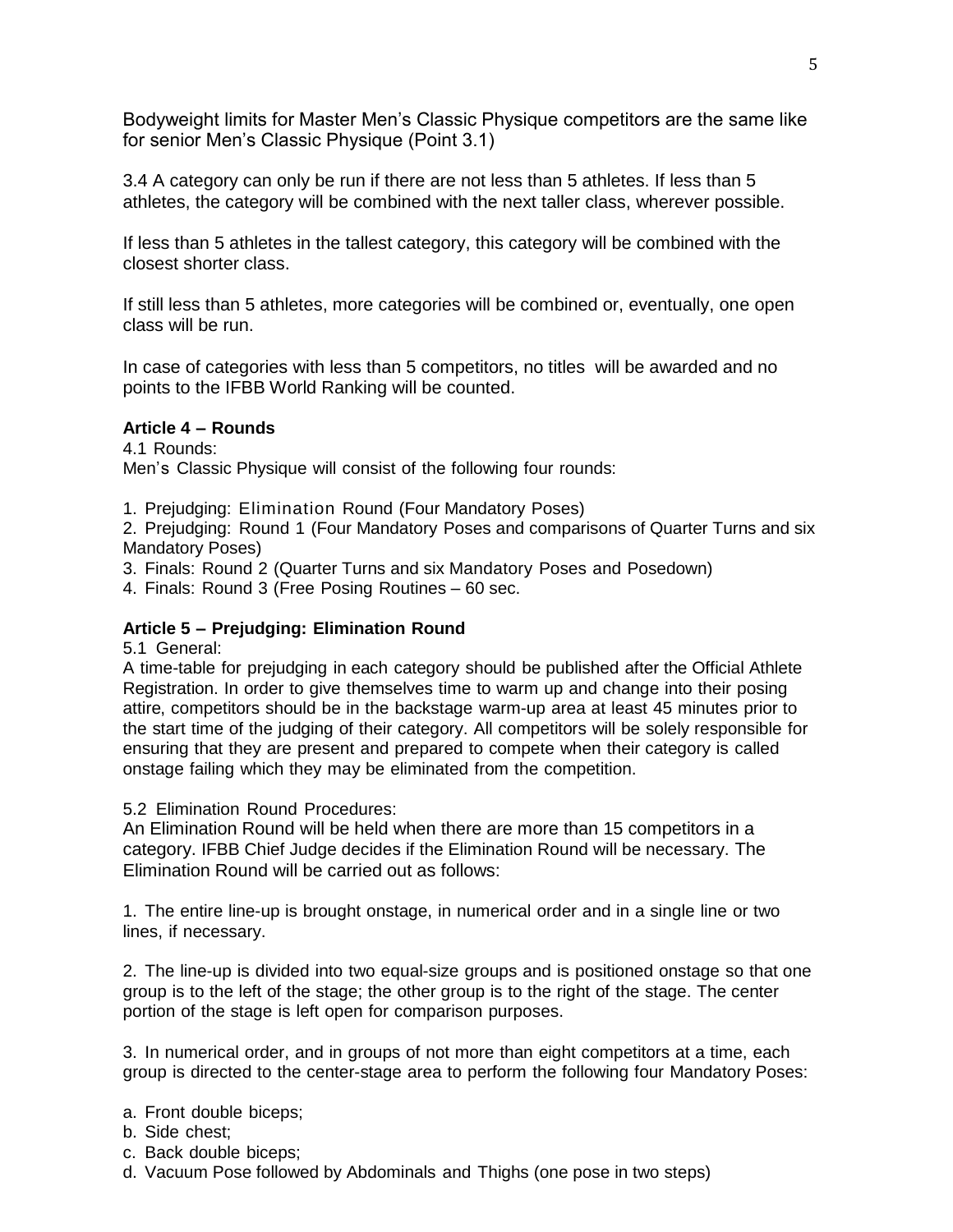*Note 1: Detailed description of the Men's Classic Physique mandatory poses is provided in Appendix 1 to this Section.*

*Note 2: Competitors will not chew gum or any other products while onstage. Note 3: Competitors will not drink any liquids while onstage.*

4. On completion of four mandatory poses, the entire line-up is reformed into a single line, in numerical order, before exiting the stage.

#### **Article 6 – Prejudging: Posing Attire for All Rounds**

6.1 The posing attire must meet the following guidelines:

1. Competitors will wear **a** one-colour, any colour, opaque gymnastic shorts, with at least 15 cm high sides, covering the whole gluteus maximus and all of the frontal area but allowing to display the upper legs. No ornaments in the attire will be permitted. The use of padding anywhere in the trunks is prohibited.

2. Except for a wedding ring, competitors will not wear footwear, glasses, watches, pendants, earrings, wigs, distracting ornamentation or artificial aids to the figure. Implants or fluid injections causing the change of the natural shape of any other parts or muscles of the body are strictly prohibited and may result in disqualification of the competitor.

3. The use of props during the Prejudging or Finals presentation is strictly prohibited.

6.2 The use of tans and bronzers that can be wiped off is not allowed. If the tan comes off by simply wiping, the athlete will not be allowed to enter the stage. Artificial body colouring and self-tanning products may be used provided that it is applied at least twenty-four hours prior to the Prejudging. Professional competition tanning methods (airbrush tanning, cabin spray tanning) may be used if applied by the professional companies and qualified personnel. Sparkles, glitter, shiny metallic pearls or gold coloring are prohibited whether applied as part of a tanning lotion or applied separately, regardless of who applied them on the competitor's body.

6.3 The excessive application of oil on the body is strictly prohibited; however, body oils and moisturizers may be used in moderation.

6.4 The IFBB Chief Judge, or a delegated by him official, will have the right to make decision if a competitor's attire meets the criteria established in the Rules and an acceptable standards of aesthetics. The athlete may be disqualified if the attire doesn't meet them.

#### **Article 7 – Prejudging: Assessing and Scoring of the Elimination Round**

7.1 Assessment of the Elimination Round:

The same criteria used in judging Round 1 (see Article 10) will be used in judging of the Elimination Round.

1. At this time, the judges will be assessing the overall physique for the degree of proportion, symmetry, muscle size and quality (density, separation, definition) as well as skin tone. The scoring for the Elimination Round will proceed as follows:

7.2 Scoring of the Elimination Round

The scoring for the Elimination Round is carried out as follows:

1. If there are more than 15 competitors, the judges will select the top 15 by placing an "X" beside their numbers, using Form 1, entitled "Elimination Round (Judges)". IFBB Chief Judge decides if the Elimination Round will be necessary.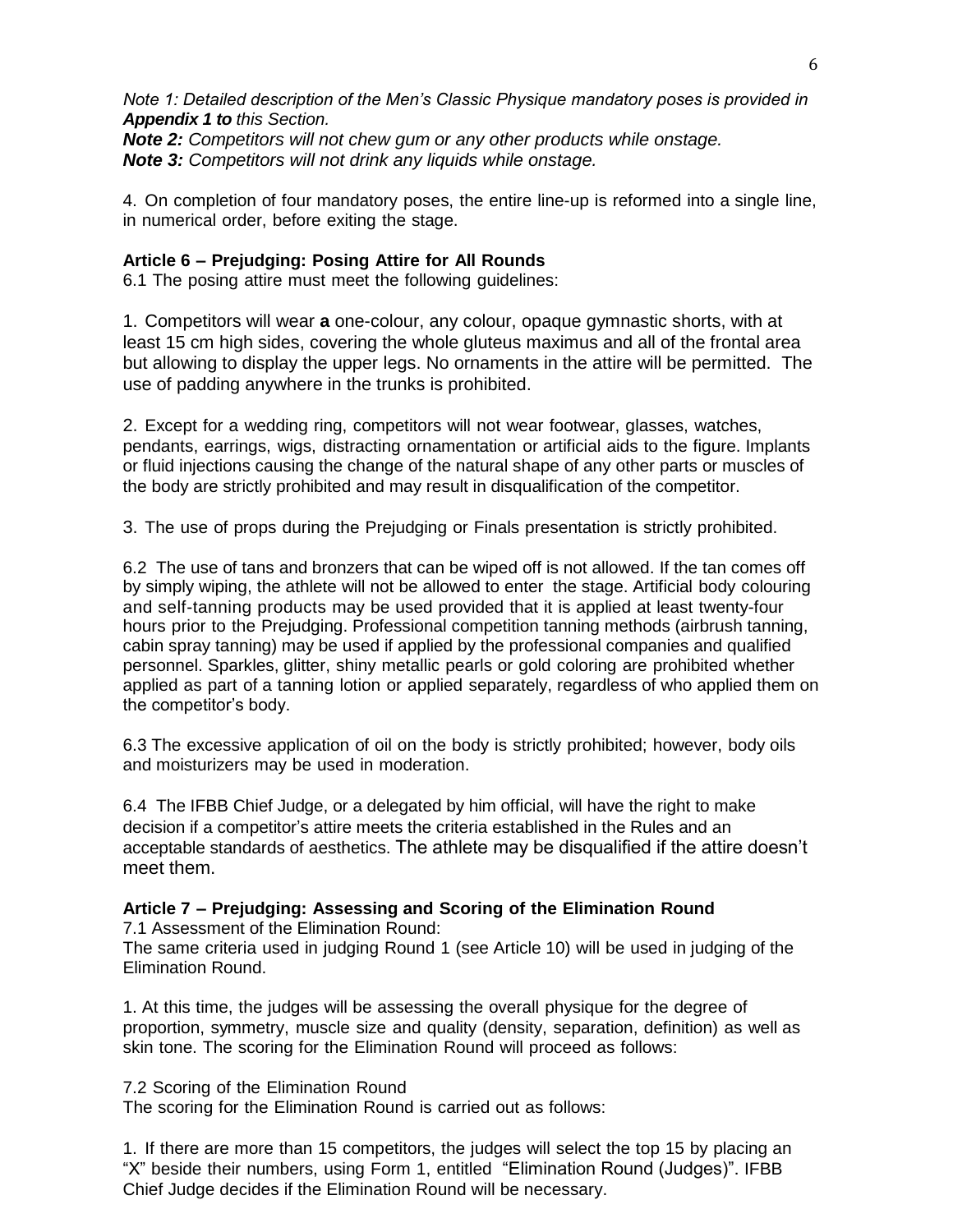2. Using Form 2, entitled "Elimination Round (Statisticians)", the statisticians will transcribe the judge's selections onto this sheet and will then tally the judge's scores to select the top 15 competitors.

3. If there is a tie between two or more athletes fighting to enter the top 15, the tied athletes will be brought back onstage, and the judges will perform a reassessment of the four mandatory poses to break the tie.

4. Only the top 15 competitors advance to Semifinals (Round 1), if the Chief Judge didn't decide to allow more competitors to enter the Semifinals.

## **Article 8 – Prejudging: Presentation of Round 1 (Comparisons in Mandatory Poses)**

Round 1 may not be held if there are 6 or less competitors in a category. Decision will be made by the Chief Judge and will be announced after the Official Athlete Registration and will be included in the Running Order.

8.1 Round 1 will proceed as follows:

1. All 15 semifinalists will be called onstage as a group in a single line and in numerical order. The entire line-up is brought onstage, in numerical order and in a single line. If time permits, each semifinalist will be introduced by number, name, and country. Decision will be made by the Chief Judge, who will inform the Master of Ceremony or the Announcer.

2. The line-up will be divided into two equal-size groups and will be positioned onstage so that one group is to the left of the stage; the other group is to the right of the stage. The center portion of the stage will be left open for comparison purposes.

3. In numerical order, and in groups of no more than eight competitors at a time, each group will be directed to center-stage area to perform the following initial four Mandatory Poses:

- a. Front double biceps
- b. Side chest
- c. Back double biceps
- d. Vacuum Pose followed by Abdominals and Thighs (one pose in two steps)

This initial grouping of competitors and performance of the four Mandatory Poses is intended to assist the judges in determining which competitors will take part in the comparisons of the six Mandatory Poses. Detailed description of the Men's Classic Physique Mandatory Poses is provided in **Appendix 1 to** this Section.

4. All judges submit their individual propositions for the first comparison of the top five athletes to the IFBB Chief Judge. Based on them, the Chief Judge will form the first comparison. The number of athletes to be compared will be determined by the Chief Judge but no less than three and no more than eight competitors will be compared at any one time.

Then the judges may be asked to submit individual propositions for the second comparison of the next five athletes, included competitors placing in the middle of the group. The IFBB Chief Judge will form the second and the next comparisons till all competitors will be compared at least once. The total number of comparisons will be decided by the IFBB Chief Judge.

5. All comparisons will be carried out center-stage.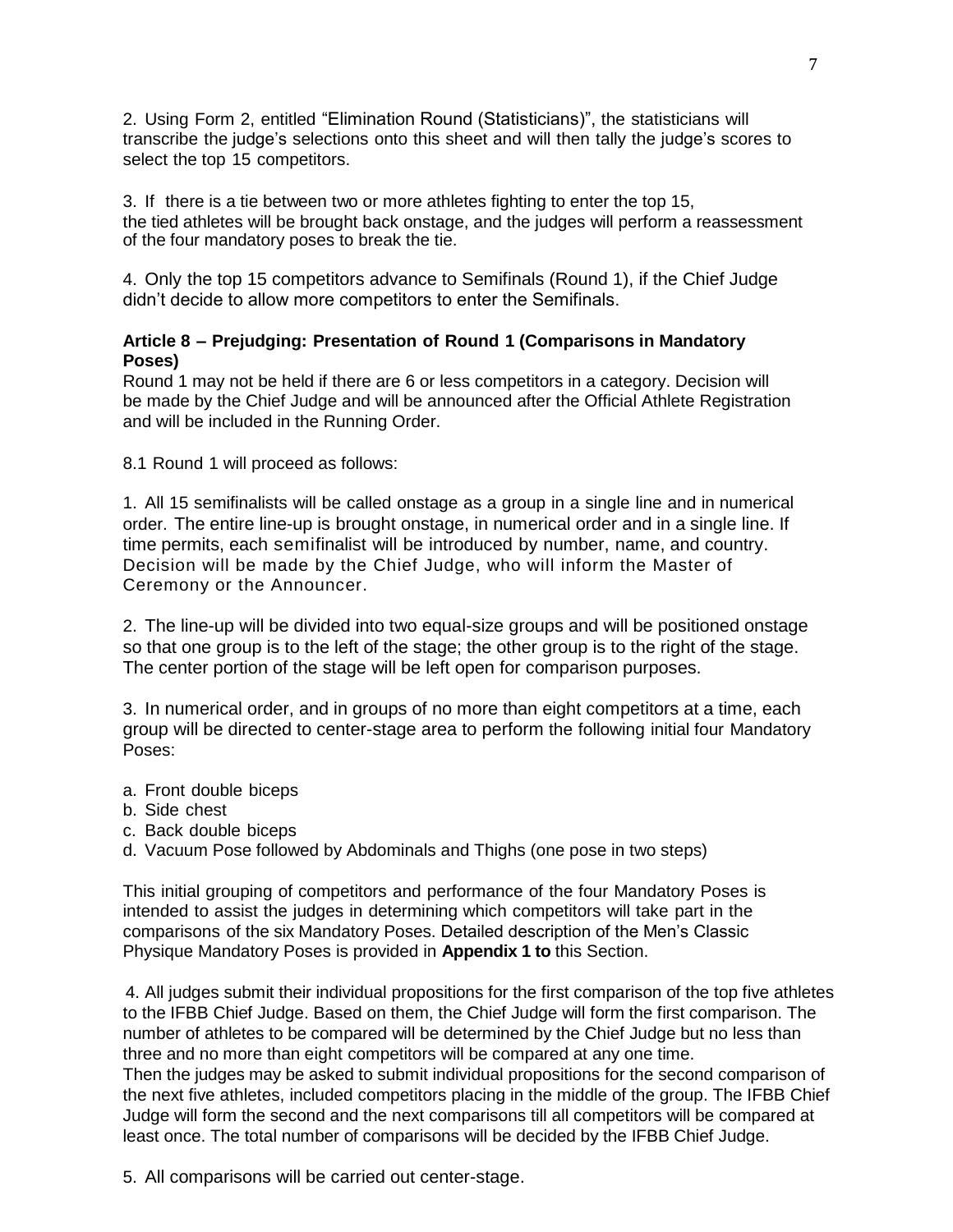6. In Round 1 individual comparisons, formulated by the Chief Judge, competitors are directed to perform the following six Mandatory Poses:

- a. Quarter turn right
- b. Quarter turn back
- c. Quarter turn right
- d. Quarter turn front
- e. Front double biceps
- f. Side chest
- g. Back double biceps
- h. Side triceps
- i. Vacuum pose and Abdominals and Thighs (one pose in two steps)
- j. Classic pose at Athlete's choice (in a standing front position but no Most Muscular)

7. Upon completion of the last comparison, all competitors will return to a single line- up, in numerical order, before exiting the stage.

#### **Article 9 – Prejudging: Scoring of Round 1**

9.1 Scoring of Round 1:

The scoring for Round 1 will proceed as follows:

1. Using Form 3, entitled "Judge's Individual Placings (Prejudging)", each judge will award each competitor an individual placing from 1 to 15, ensuring that no two or more competitors receive the same placing. The judges may use Form 4, entitled "Judge's Personal Notes" to record their assessment about each competitor.

2. The statisticians will collect Form 3 from the judges and will then transcribe each judge's placings onto Form 5, entitled "Score Sheet (Statisticians)". They will then discard two highest and two lowest scores (if nine judges) or one highest and one lowest (if less than nine judges) for each competitor, and will add up the remaining scores to produce a "Round 1 Subscore" and a "Round 1 Place". The competitor with the lowest subscore is awarded 1st place while the competitor with the highest subscore is awarded 15th place.

3. Should a tie occur in the "Round 1 Subscore", the tie will be broken using the "Relative Placement" method.

*Note: The Relative Placement Method procedure:*

*Each individual judge's scores for the tied athletes will be compared on a columnby column basis with a dot being placed on top of the number for the athlete with the lower placing. All nine regular panel judge's scores (except alternative judges) will be included in the tie breaking calculations. The number of dots will be tallied for each of the tied athletes. The athlete with the greater number of dots will be declared the winner of the tie and will then receive the better placing.*

4. The scores for the Prejudging will be used to place the top 15 competitors from 1st place to 15th place. The top 6 competitors from the Prejudging will advance to the Finals and will start the Finals with zero points.

5. The top 6 finalists will be announced just after the Prejudging.

#### **Article 10 – Assessing of the Elimination Round, Round 1 and Round 2 (Comparisons in Mandatory Poses)**

10.1 General:

When assessing a competitor's physique, a judge should follow a routine procedure which will allow a comprehensive assessment of the physique as a whole. During the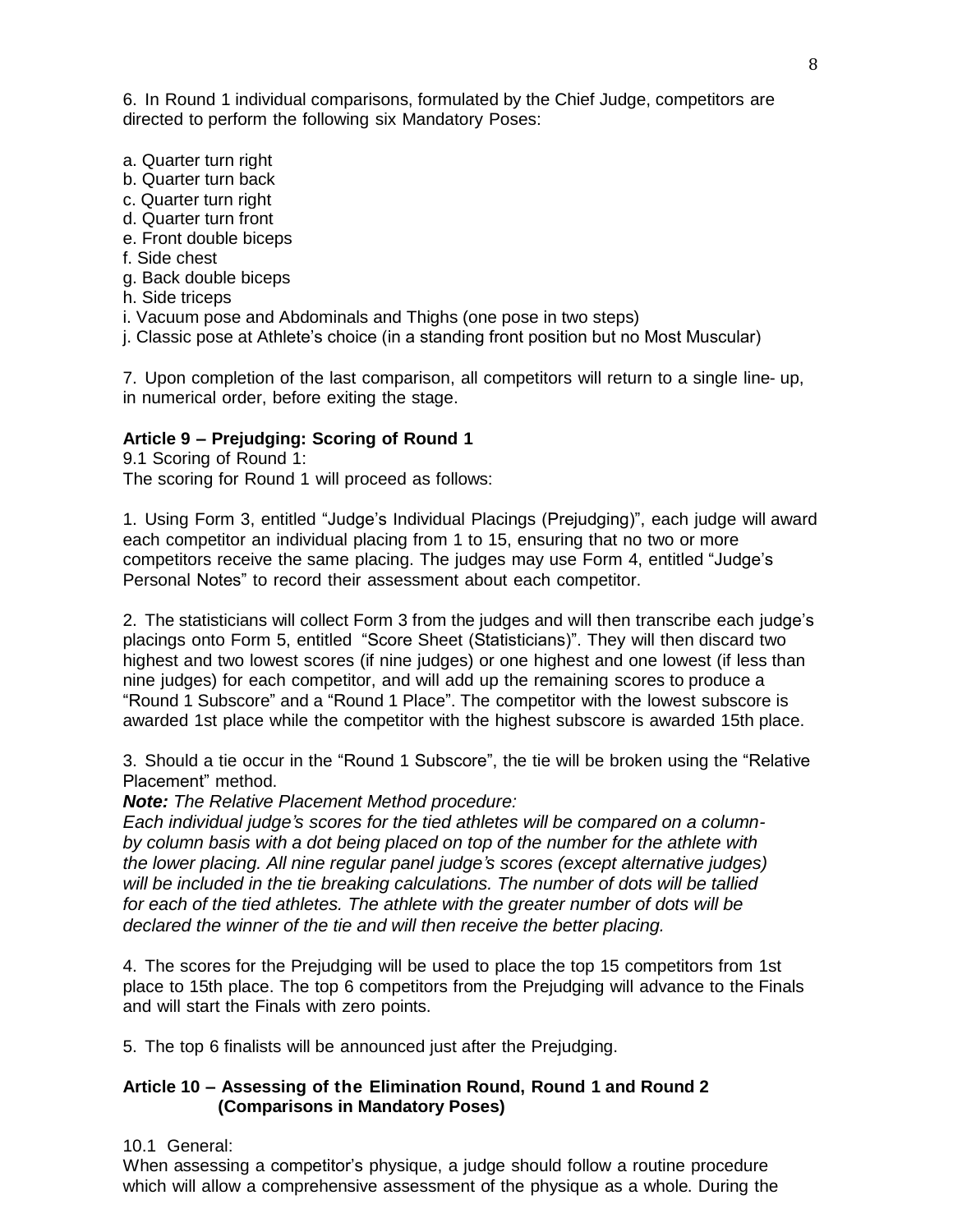comparisons of the mandatory poses, the judge should first look at the primary muscle group being displayed. The judge should then survey the whole physique, starting from the head, and looking at every part of the physique in a downward sequence, beginning with general impressions, and looking for muscular bulk, balanced development, muscular density and definition.

The downward survey should take in the head, neck, shoulders, chest, all of the arm muscles, front of the trunk for pectorals, pec-delt tie-in, abdominals, waist, thighs, legs and calves and feet. The same procedure for back poses will also take in the upper and lower trapezius, teres and infraspinatus, erector spinae, the gluteus group, the leg biceps group at the back of the thighs and calves and feet.

A detailed assessment of the various muscle groups should be made during the comparisons, at which time it helps the judge to compare muscle shape, density, and definition while still bearing in mind the competitor's overall balanced development. The comparisons of the Mandatory Poses cannot be overemphasized as these comparisons will help the judge to decide which competitor has the superior physique from the standpoint of muscular bulk, balanced development, muscular density and definition.

#### 10.2 Assessing the Male Physique:

In assessing prejudging, overall shape and that of the various muscle groups is important. The judge should favour competitors with a harmonious, classical physique. The judge should look for good posture and athletic bearing, correct anatomical structure (including body framework, broad shoulders, high chest, correct spinal curves, limbs and trunk in good proportion, straight legs, not bandy or knock- kneed).

The judge should also look for good skin tone with an absence of surgical or other scars, spots, acne or tattoos, which the IFBB considers as a skin blemish, tidily dressed hair, well-shaped feet, and toes. When having difficulty in placing two or more competitors who seem to be on the same level, the judge should look for faults in those aspects listed above which will help to differentiate among the competitors. Detail description of the Men's Classic Physique Mandatory Poses may be found in **Appendix 1** to this Section.

#### **Article 11 – Finals**

11.1 The procedures for the Finals: The top 6 athletes from the Prejudging advance to the Finals, which consists of two rounds as follows:

- 1. Round 2: Quarter Turns, Mandatory Poses and Posedown
- 2. Round 3: Posing Routines

11.2 The attire for Round 2 will conform to the same criteria as for Round 1 (see Article 6). *Note: Competitors may use a different trunks that in Round 1; however, they must still conform to the standards of taste and decency as described in Article 6*.

#### **Article 12 – Finals: Presentation of Round 2 (Quarter Turns, Mandatory Poses and Posedown)**

12.1 Presentation of Round 2:

The procedures for Round 2 will be as follows:

1. The top 6 finalists will be brought onstage in a single line and in numerical order. Each finalist will be introduced by number, name and country.

2. The top 6 finalists will perform four Quarter Turns and six Mandatory Poses, as a group and at the same time, in the middle of the stage. After the 6th pose, the Chief Judge will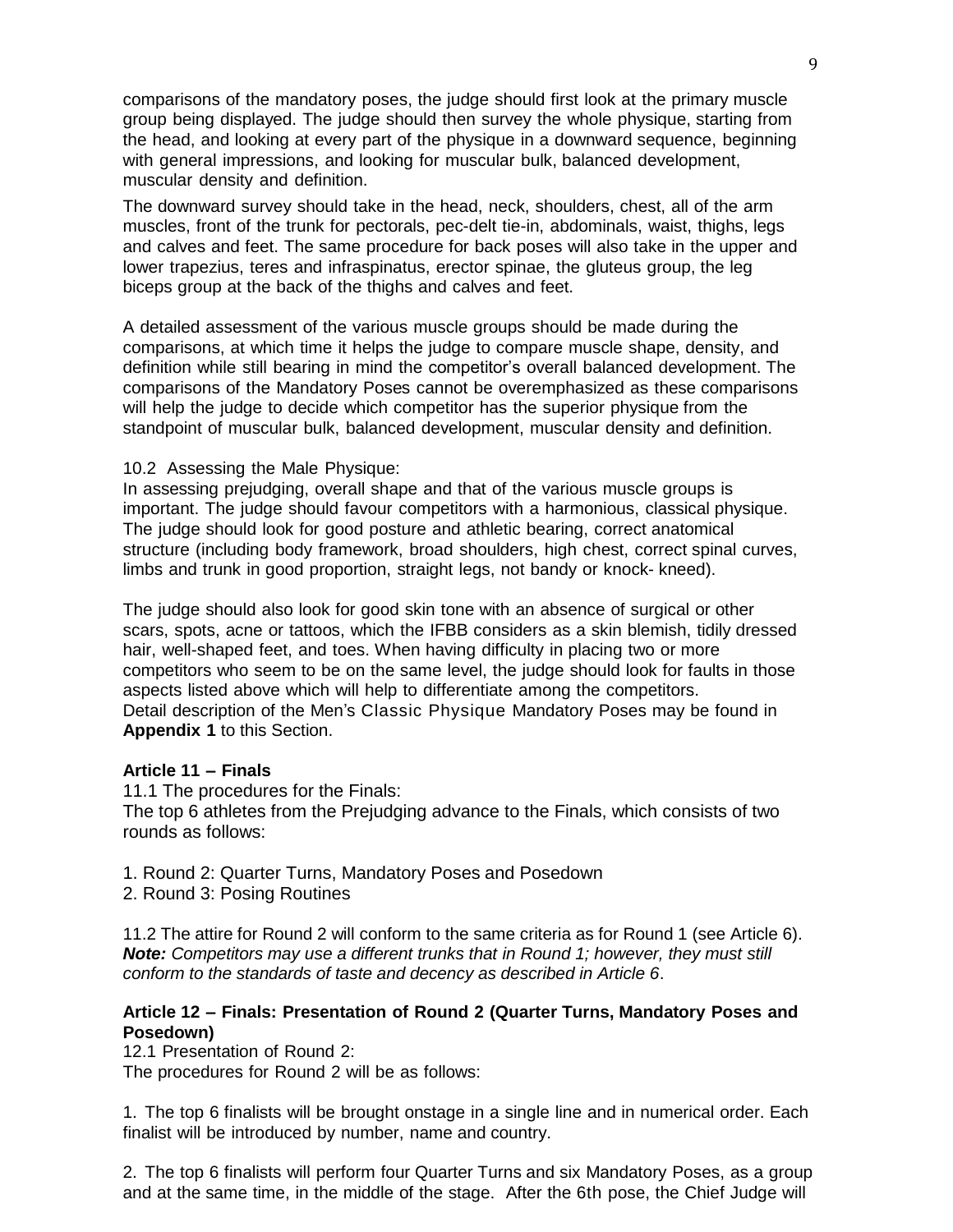reverse the order of the competitors and will repeat the six Mandatory Poses once again. This part of Round 2 will be scored.

3. As soon as the Mandatory Poses are completed, the IFBB Chief Judge will call for a 30- to 60-second Posedown to music of the Organizer's choice. This part of Round 2 will not be scored.

4. After the Posedown, the top 6 finalists are reformed into a single line, in numerical order, before exiting the stage.

5. Detailed description of Mandatory Poses is provided in **Appendix 1** to this Section.

#### **Article 13 – Finals: Scoring of Round 2**

13.1 Scoring of Round 2: The scoring for Round 2 will proceed as follows:

1. The judges, using Form 6, entitled "Judge's Individual Placings (Finals)", and using the same criteria for judging as used during the Prejudging, will place the competitors from 1st to 6th, giving no two athletes the same placing.

2. The statisticians will collect Form 6 from the judges and will then transcribe each judge's placings onto Form 5, entitled "Score Sheet (Statisticians)". They will then discard two highest and two lowest scores (if nine judges) or one highest and one lowest (if less than nine judges) for each competitor, and will add up the remaining scores. These scores **will be multiplied by 2** and will be recorded in the column marked "Round 2 Subscore". Points from the Prejudging (Round 1) are not taken into consideration in the Finals. Each competitor begins the Finals with "zero points".

3. Ties in the "Round 2 Subscore" need not be immediately broken, as the "Round 2 Subscore" will be added to the "Round 3 Subscore" to produce a "FINAL SCORE".

#### **Article 14 – Finals: Assessing of Round 2**

14.1 Assessing of Round 2

The same criteria used in judging Round 1 (see Article 10) will be used in this round. More details in **Appendix 1** to this Section. However, the judges must be mindful of the fact that a competitor may present a different condition in the Finals compared to the Prejudging. Therefore, judges must ensure that this round is judged from a "fresh" perspective, ensuring that all competitors receive fair assessment based upon their body condition in this round.

#### **Article 15 – Finals: Presentation of Round 3 (Posing Routines)**

15.1 Procedures:

Round 3 will immediately follow Round 2. Round 3 will proceed as follows:

1. Each of the top 6 finalists, in numerical order, will perform an individual posing routine to music of his choice, up to a maximum of 60 seconds. This round will be scored.

2. Acrobatic moves are strictly prohibited. Performing the routine, competitor is not allowed to jump or lift both legs off the stage if there is no contact of any other body part with the stage at the moment.

3. The use of props is prohibited.

4. The attire for Round 3 is posing trunks, which must conform to the same criteria as for the other rounds (see Article 6).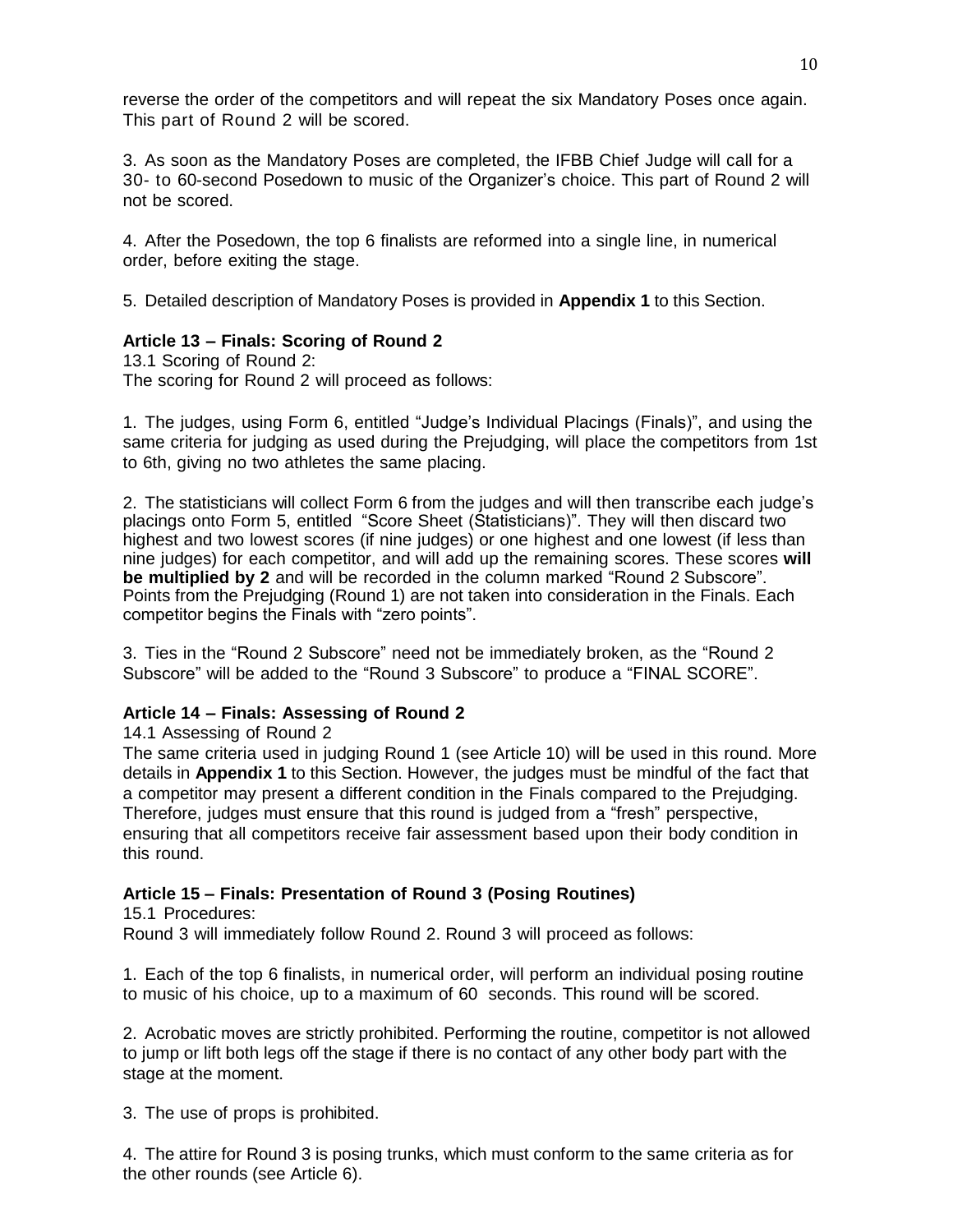#### **Article 16 - Finals: Scoring of Round 3**

16.1 The scoring for Round 3 will proceed as follows:

1. Using Form 6, entitled "Judge's Individual Placings (Finals)", each judge will mark the competitors in placings of 1 through 6, and will not give more than one athlete the same placing.

2. The judges may use Form 4, entitled "Judge's Personal Notes", to write notes about the athletes.

3. The statisticians will collect Form 6 from the judges and will then transcribe the judge's placings onto Form 5, entitled "Score Sheet (Statisticians)", under the Finals section, Round 3. They will then discard two highest and two lowest scores (if nine judges) or one highest and one lowest (if less than nine judges) for each competitor, will add up the remaining five scores and will write the total under the column marked "Round 3 Subscore".

4. They will then add the "Round 2 Subscore" and the "Round 3 Subscore" to produce a "FINAL SCORE". Points from the Prejudging (Round 1) are not taken into consideration in the Finals. Each competitor begins the Finals with "zero points". They will then record a placing for each competitor under the column marked "FINAL PLACE". The competitor with the lowest "FINAL SCORE" is awarded 1st place while the competitor with the highest "FINAL SCORE" is awarded 6th place.

5. Ties in the "Round 3 Subscore" need not be immediately broken, as the "Round 3 Subscore" will be added to the "Round 2 Subscore" to produce a "FINAL SCORE".

6. Should a tie occur in the "FINAL SCORE", the tie will be broken using the Round 2 Subscores. If a tie still exists, the "Relative Placement Method" will be used and the athlete's "Round 2 Subscore" (see Article 9, point 3).

#### **Article 17 – Finals: Assessing of Round 3**

17.1 Round 3 will be assessed using the following criteria:

1. In the Finals, the judges will be assessing each competitor on how well they display their physique to music. The judge will look for a smooth, artistic, and well-choreographed routine which may include any number of poses; however, the mandatory poses must be included. The competitor must also include intermittent poses so as to display the muscular development of his physique. "Moon" poses and pulling the posing attire so as to display the top inside of the quadriceps or the gluteus maximus shall be strictly forbidden.

2. The judges are reminded that, during this round, they are judging 50% physique and 50% routine.

#### **Article 18 – Finals: The Awarding Ceremony**

18.1 Awarding Ceremony:

The top 6 finalists will be called onstage to take part in the award ceremony. The Master of Ceremonies will announce the number, name and country of the competitor in 6th place and will continue to the competitor in the 1<sup>st</sup> place.

The President of the IFBB, or the top IFBB official at the contests, accompanied by the other official(s) invited by him to take part in this Ceremony, will present the IFBB Medals and/or trophies to the winners.

The national anthem (short version) of the country of the 1st place winner will be played immediately following his receipt of the 1st place award(s).

After the national anthem, the finalists are obliged to remain onstage for a brief period of time for photographic purposes, and to follow the Chief Judge or Stage Director commands.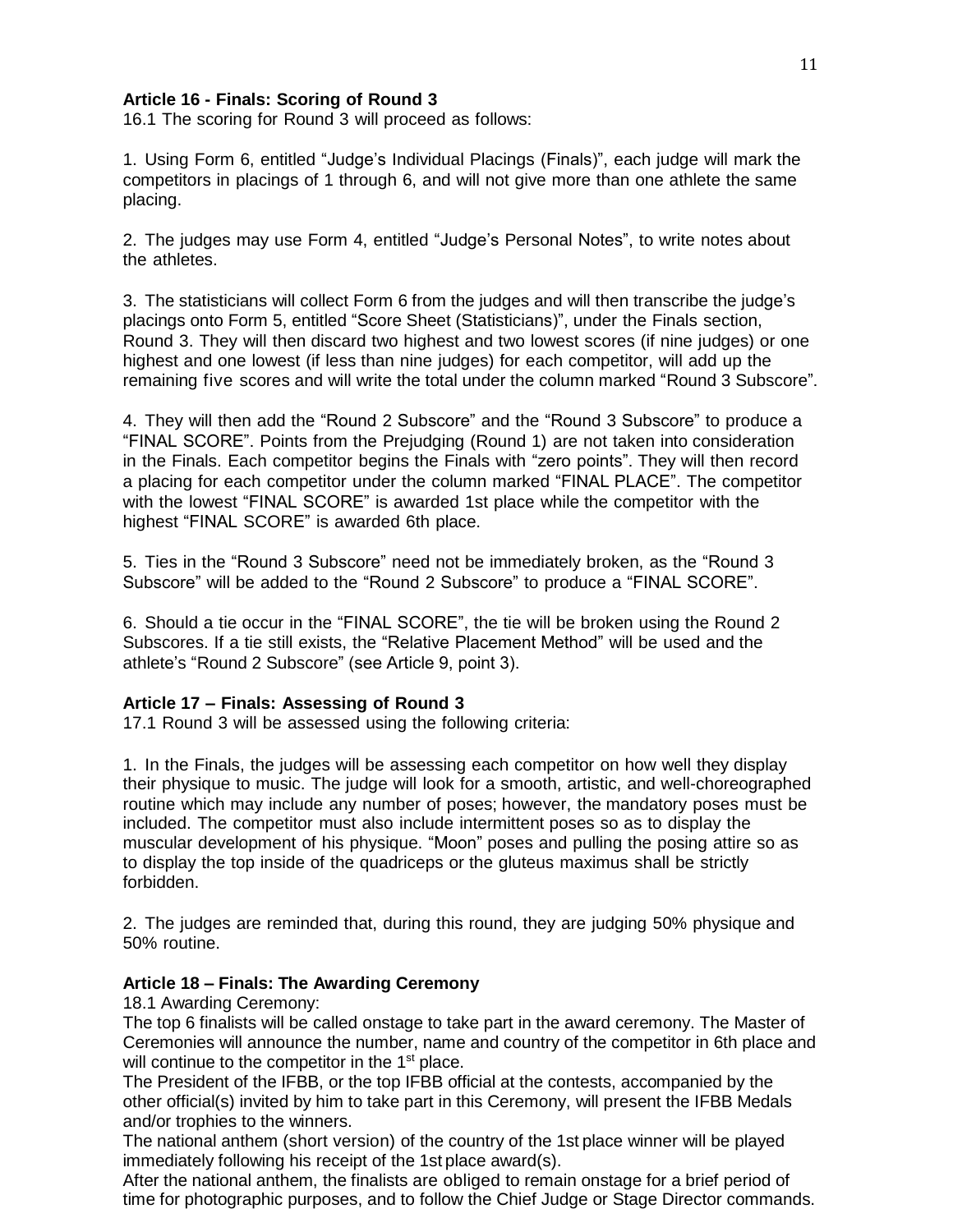During the Awarding Ceremony, competitors are not allowed to display their country's flag. Competitors are expected to accept their places, medals and/or awards and to take part in the Awarding Ceremony to its end (photo session). Competitor, who ostentatiously manifests his disapproval and/or leave the stage prior to the end of the Awarding Ceremony, may be disqualified.

Detailed description of the Awarding Ceremony is available in Section 1: General Rules, Article 16.

## **Article 19 – Overall Category and Award**

19.1 In Men's Classic Physique the Overall Category is conducted in:

- a. Senior Men's Classic Physique (for a maximum of five champions)
- b. Master Men's Classic Physique (for a maximum of three champions)

19.2 The Overall Category will proceed as follows:

1. Immediately following the Awarding Ceremony for the last Classic Physique category, all category winners will be brought onstage in numerical order and in a single line,

2. The IFBB Chief Judge will direct the competitors through 4 Quarter Turns and 6 Mandatory Poses performed at the center of the stage, in numerical order and then in the reverse order.

3. On completion of the mandatory poses, competitors will perform 30-60 second posedown and then will exit the stage.

4. The judges will use Form 6, entitled "Judge's Individual Placings (Finals)". Each judge will award each competitor an individual placing from 1st to last, ensuring that no two or more competitors receive the same placing.

5. Using Form 5, entitled "Score Sheet (Statisticians)", with nine judges, two highest and two lowest scores will be discarded. The remaining scores will be added to produce an "Overall Category Score" and an "OVERALL CATEGORY PLACE".

6. Should a tie occur in the "Overall Category Score", the tie will be broken using the "Relative Placement Method" to the scores of this category (see Article 9, point 3).

7. The "Overall Champion" will be announced and the IFBB Overall Trophy will be presented to him by the IFBB President or top IFBB official at the contest. The trophy will be supplied by the organizing National Federation.

## **Article 20 – Teams Classification Results and Awards**

20.1 Best National Teams:

The Best National Teams scoring includes:

- Top 3 Men's Classic Physique athletes at the World Bodybuilding Championships
- Top 1 Junior Men's Classic Physique athlete at the World Junior Championships
- Top 2 Master Men's Classic Physique age over 40 athletes at the World Masters Championships

Detailed procedure of the Teams Classification calculations is available in Section 1: General Rules, Article 18.

The chief delegates or team managers of the top 3 countries will accept the awards on behalf of their countries.

Publication of the Final Results – according to Section 1: General Rules, Article 18.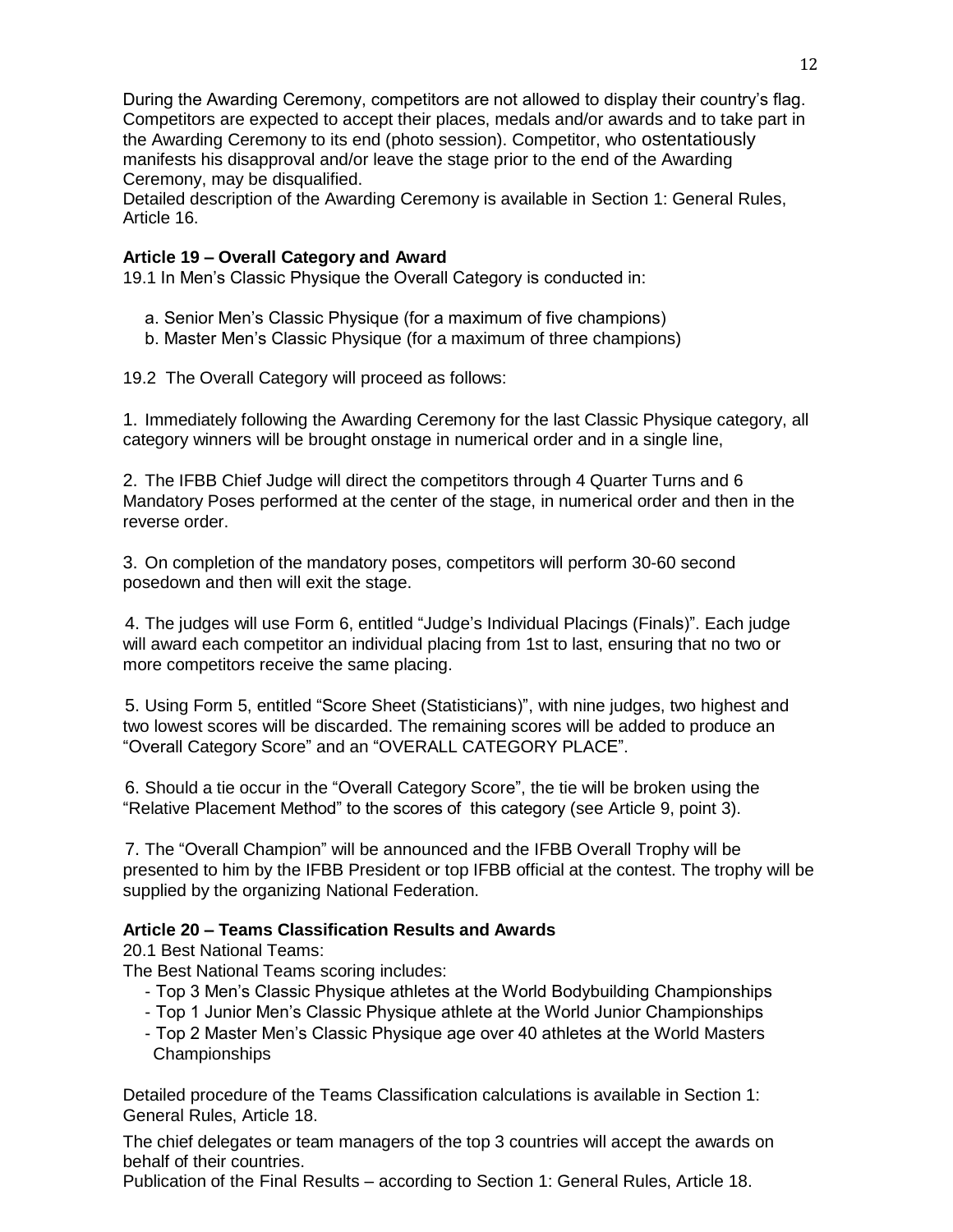#### **APPENDIX 1: DETAILED DESCRIPTION OF THE SIX MANDATORY POSES**

#### **1.1 MEN'S CLASSIC PHYSIQUE MANDATORY POSES:**

#### **1. Front Double Biceps (see Figure 1)**

Standing face front to the judges, with one leg 40-50 cm forward and to the side, the competitor will raise both arms to shoulder level and bend them at the elbows. The hands should be clenched and turned down so as to cause a contraction of the biceps and forearm muscles, which are the main muscle groups that are to be assessed in this pose. In addition, the competitor should attempt to contract as many other muscles as possible as the judges will be surveying the whole physique, from head to toe.

The judge will first survey the biceps muscles looking for a full, peaked development of the muscle, noting whether or not there is a defined split between the anterior and posterior sections of the biceps, and will continue the head-to-toe survey by observing the development of the forearms, deltoids, pectorals, pec-delt tie-ins, abdominals, thighs, and calves. The judge will also look for muscle density, definition, and overall balance.

#### **2. Side Chest (see Figure 2)**

The competitor may choose either side for this pose, in order to display the "better" arm. He will stand with his left or right side towards the judges and will bend the arm nearest the judges to a right-angle position, with the fist clenched and, with the other hand, will grasp the wrist. The leg nearest the judges will be bent at the knee and will rest on the toes. The competitor will then expand the chest and by upward pressure of the front bent arm and contract the biceps as much as possible. He will also contract the thigh muscles, in particular, the biceps femoris group, and by downward pressure on his toes, will display the contracted calf muscles.

The judge will pay particular attention to the pectoral muscles and the arch of the rib cage, the biceps, the leg biceps and the calves, and will conclude with the head-to foot examination. In this pose the judge will be able to survey the thigh and calf muscles in profile, which will help in grading their comparative development more accurately.

#### **3. Back Double Biceps (see Figure 3)**

Standing with his back to the judges, the competitor will bend the arms and wrists as in the Front Double Biceps pose, and will place one foot back, resting on the toes. He will then contract the arm muscles as well as the muscles of the shoulders, upper and lower back, thigh and calf muscles.

The judge will first survey the arm muscles and then do the head-to-foot survey, during which there are more muscle groups to look at than in all of the other poses. This includes the neck, deltoids, biceps, triceps, forearm, trapezius, teres, infraspinatus, erector spinae, external obliques, latissimus dorsi, gluteus, thigh biceps, and calves. This pose, probably more than the others, will help the judge to determine the quality of the competitor's muscle density, definition, and overall balance.

#### **4. Side Triceps (see Figure 4)**

The competitor may choose either side for this pose so as to show the "better" arm. He will stand with his left or right side towards the judges and will place both arms behind his back, either linking his fingers or grasping the front arm by the wrist with his rear hand. The leg nearest the judges will be bent at the knee and the foot will rest flat on the floor. The leg farthest to the judges will be bent at the knee and the foot resting on the toes. The competitor will exert pressure against his front arm, thereby causing the triceps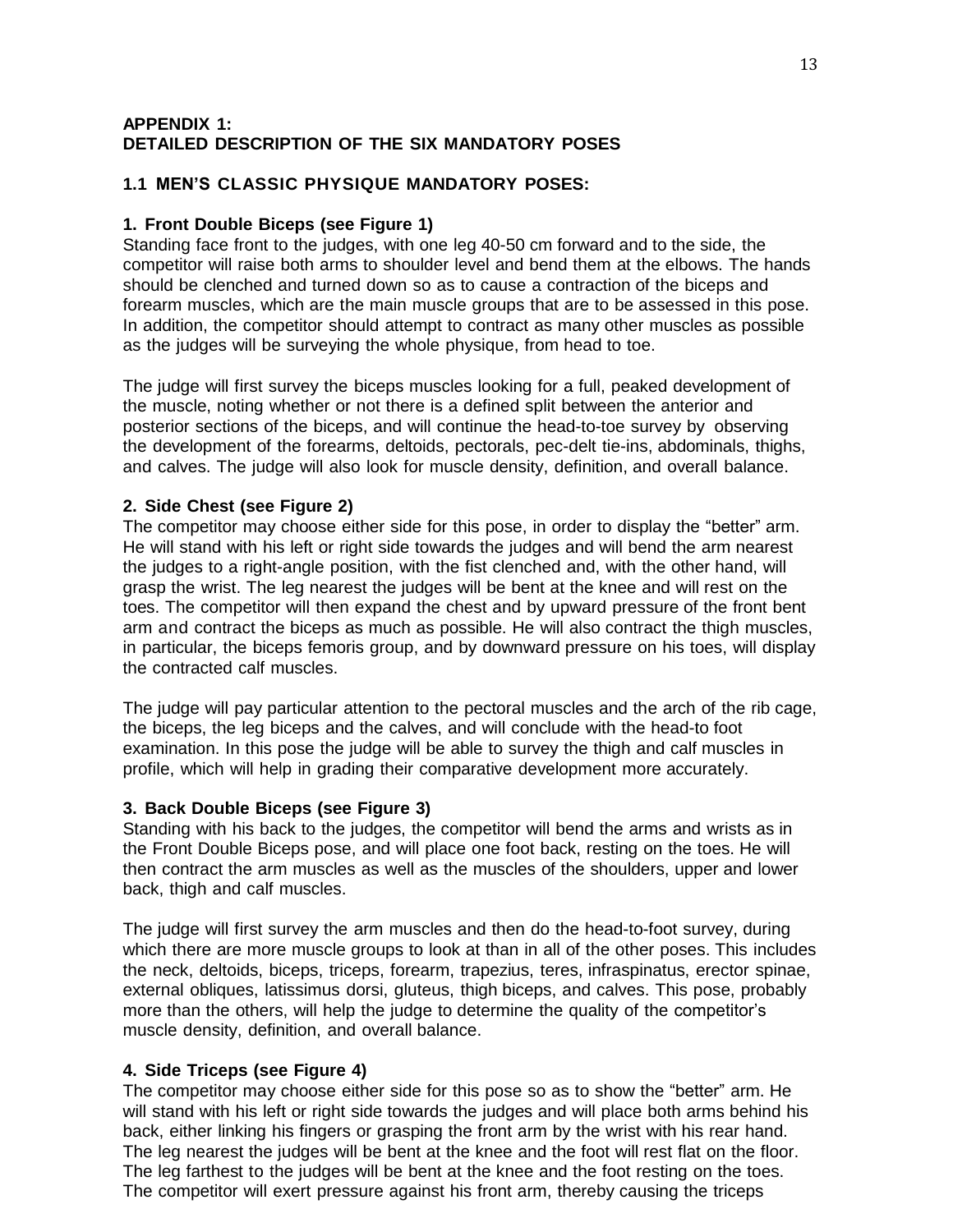muscle to contract. He will also raise the chest and contract the abdominal muscles as well as the thigh and calf muscles.

The judge will first survey the triceps muscles, and conclude with the head-to-foot examination. In this pose, the judge will be able to survey the thigh and calf muscles in profile, which will help in grading their comparative development more accurately.

#### **5. Vacuum Pose plus Abdominals and Thighs (see Figure 5 and 6)**

This is a mandatory pose performed in two steps. Standing face front to the judges, the competitor will place both arms behind the head and will place the feet together. Then he will perform the first part of the pose ("Front position, Vacuum Pose") in this way: he must deeply exhale, drawing the abdominals inward (abs in), pulling the belly button to spine, what is called "vacuum", at the same time flexing the transverse inner muscle, flexing legs, torso and arms also. Then the second part of this pose ("Abdominal and Thighs"): he will then contract the abdominal muscles by "crunching" the trunk slightly forward and moving a leg forward. At the same time, he will contract the thigh muscles of the leg. The judge will survey the abdominal and thigh muscles, and then conclude with the head-to-foot examination.

#### **APPENDIX 2**

#### DESCRIPTION OF THE QUARTER TURNS

**Front position:** Erect, tense stance, head and eyes facing the same direction as the body, heels inline and up to 15 cm apart, feet inclined outward at a 30° angle, knees unbent, stomach in, chest out, shoulders back, head up, both arms hanging down and at the side along the centerline of the body, elbows slightly bent, thumbs and fingers together, palms facing the body, hands clenched into fists. Competitors who fail to adopt the proper stance will receive one warning after which points will be deducted from their score.

**Quarter Turn Right** (left side to the judges): Erect stance, head and eyes facing the same direction as the body, heels together, feet inclined outward at a 30° angle, knees together and unbent, stomach in, chest out, shoulders back, head up, left arm hold down and slightly back from the centerline of the body, palm facing the direction of the body, hand clenched into a fist, right arm slightly bent at the elbow to the front of the body, palm facing the body, hand clenched into a fist. The positioning of the arms will cause the upper body to twist slightly to the left, with the left shoulder lowered and the right shoulder raised. This is normal and must not be exaggerated. Competitors who fail to adopt the proper stance will receive one warning after which points will be deducted from their score.

**Quarter Turn Back**: Erect, tense stance, head and eyes facing the same direction as the body, heels inline and up to 15 cm apart, feet inclined outward at a 30° angle, knees unbent, stomach in, chest out, shoulders back, head up, both arms hold down and at the side along the centerline of the body, elbows slightly bent, thumbs and fingers together, palms facing the body and hands clenched into fists. Competitors who fail to adopt the proper stance will receive one warning after which points will be deducted from their score.

**Quarter Turn Right** (right side to the judges): Erect stance, head and eyes facing the same direction as the body, heels together, feet inclined outward at a 30° angle, knees together and unbent, stomach in, chest out, shoulders back, head up, right arm hanging slightly back from the centerline of the body with a slight bend at the elbow, thumb and fingers together, palm facing the direction of the body, hand clenched into a fist, left arm slightly bent at the elbow to the front of the body, palm facing the body, hand clenched into a fist. The positioning of the arms will cause the upper body to twist slightly to the right, with the right shoulder lowered and the left shoulder raised. This is normal and must not be exaggerated. Competitors who fail to adopt the proper stance will receive one warning after which points will be deducted from their score.